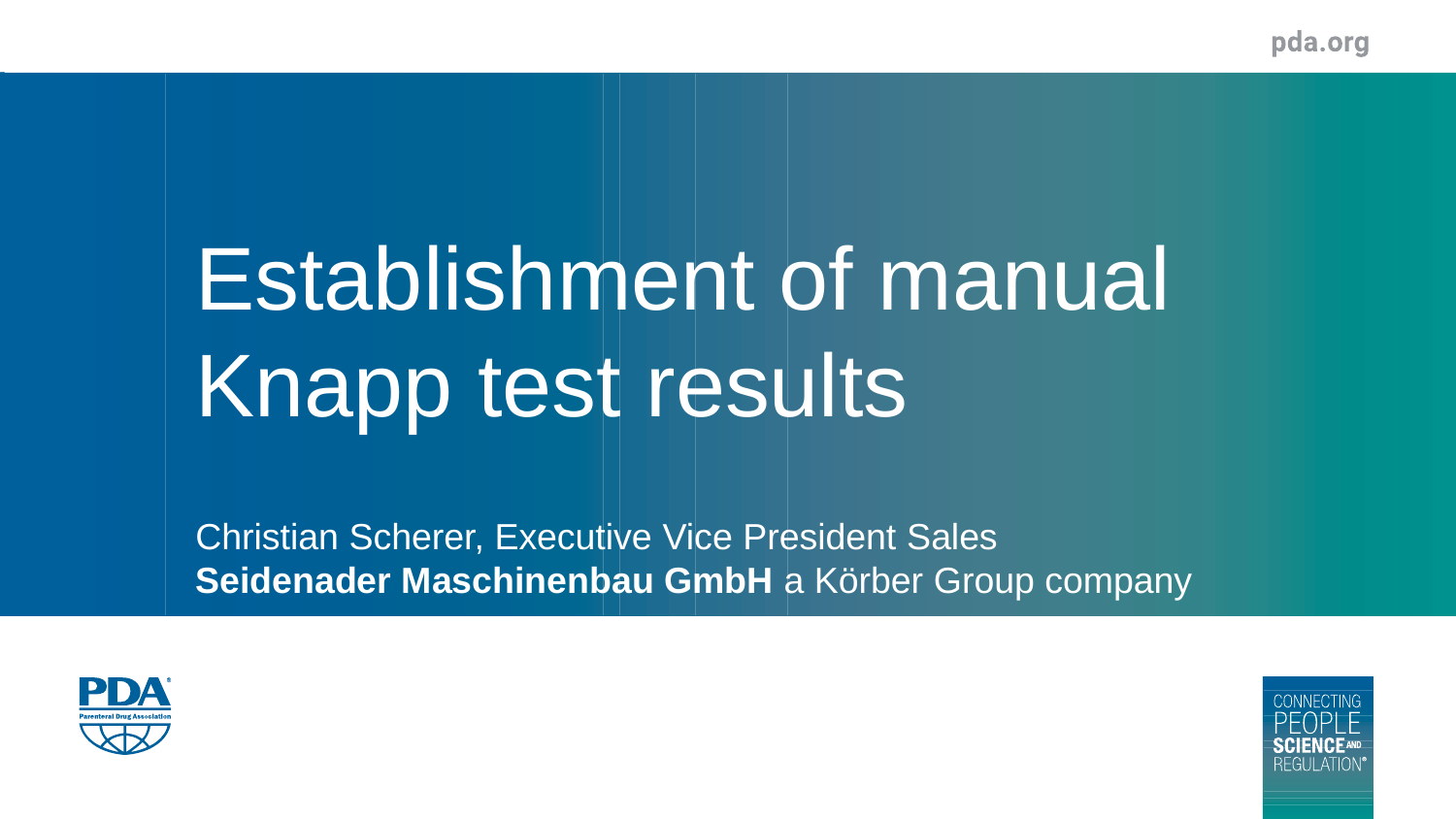

#### Christian Scherer Executive Vice President Sales

- 2001 2004: Technical apprenticeship at Seidenader Maschinenbau GmbH
- 2005 2009 Visited University of Supplied Science in Munich. Graduated as Dipl.-Ing. (Business and Engineering). Spending one semester in Seidenader's subsidiary "SV Research - Harrisburg/USA" and at the University of Plymouth / England.
- September 2009 Mai 2015: Area Sales Manager at Seidenader Maschinenbau GmbH in Markt Schwaben, Business Unit Inspection Machines.

Sales area responsibilities:

- India
- France
- USA, Canada
- South & Latin America
- Since May 2015: Executive Vice President Sales with responsibility for the sales and marketing department of the Seidenader Business Unit Inspection Machines.

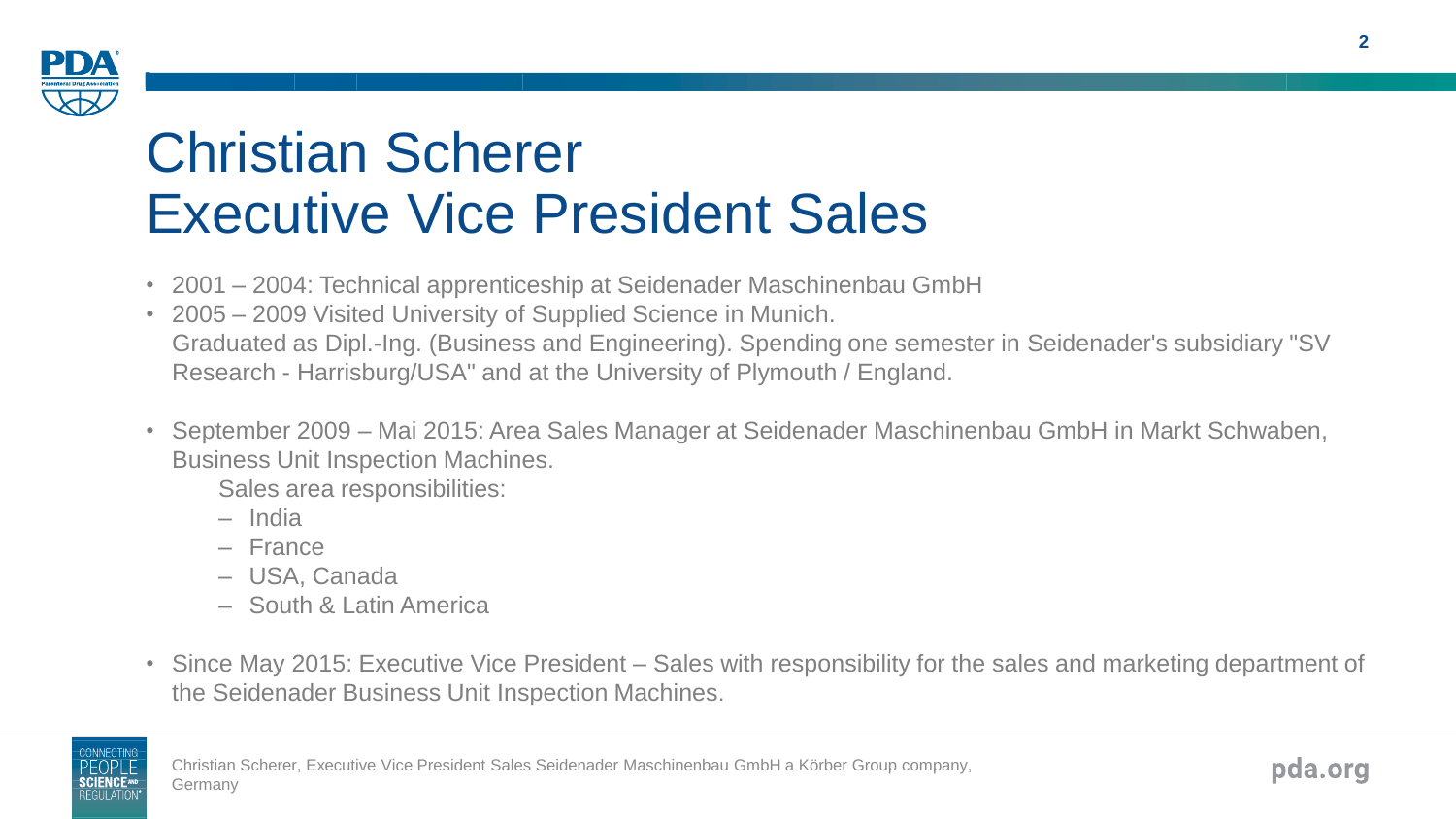



- Preparation and performance of manual Knapp test inspection
- Human behavior / conditions while inspecting a Knapp test set
- Performance of automatic Knapp test inspection
- Evaluation / comparison of manual and automatic inspection results
- Evaluation and reporting of the grey and valid Knapp test results

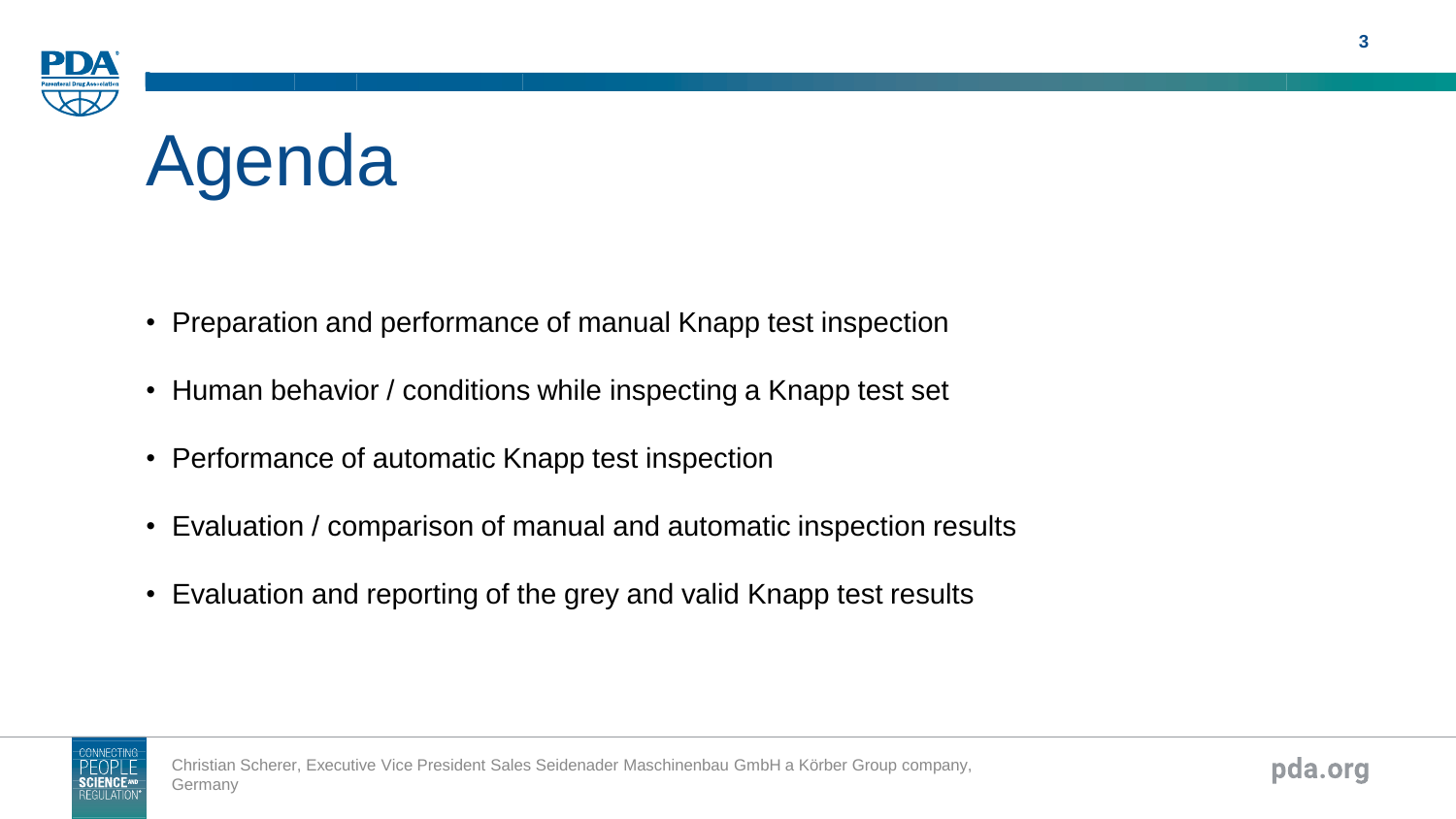

## Knapp test preparation / performance

• Defect selection out of existing defect library (Approx 10 per category, do not forget spare)

• Collection of the Knapp test kit. Defects : good samples  $= 20\%$  : 80% Approx. 200 defects / 800 good samples





• Preparation of the Knapp test set – mixing / marking invisible





pda.org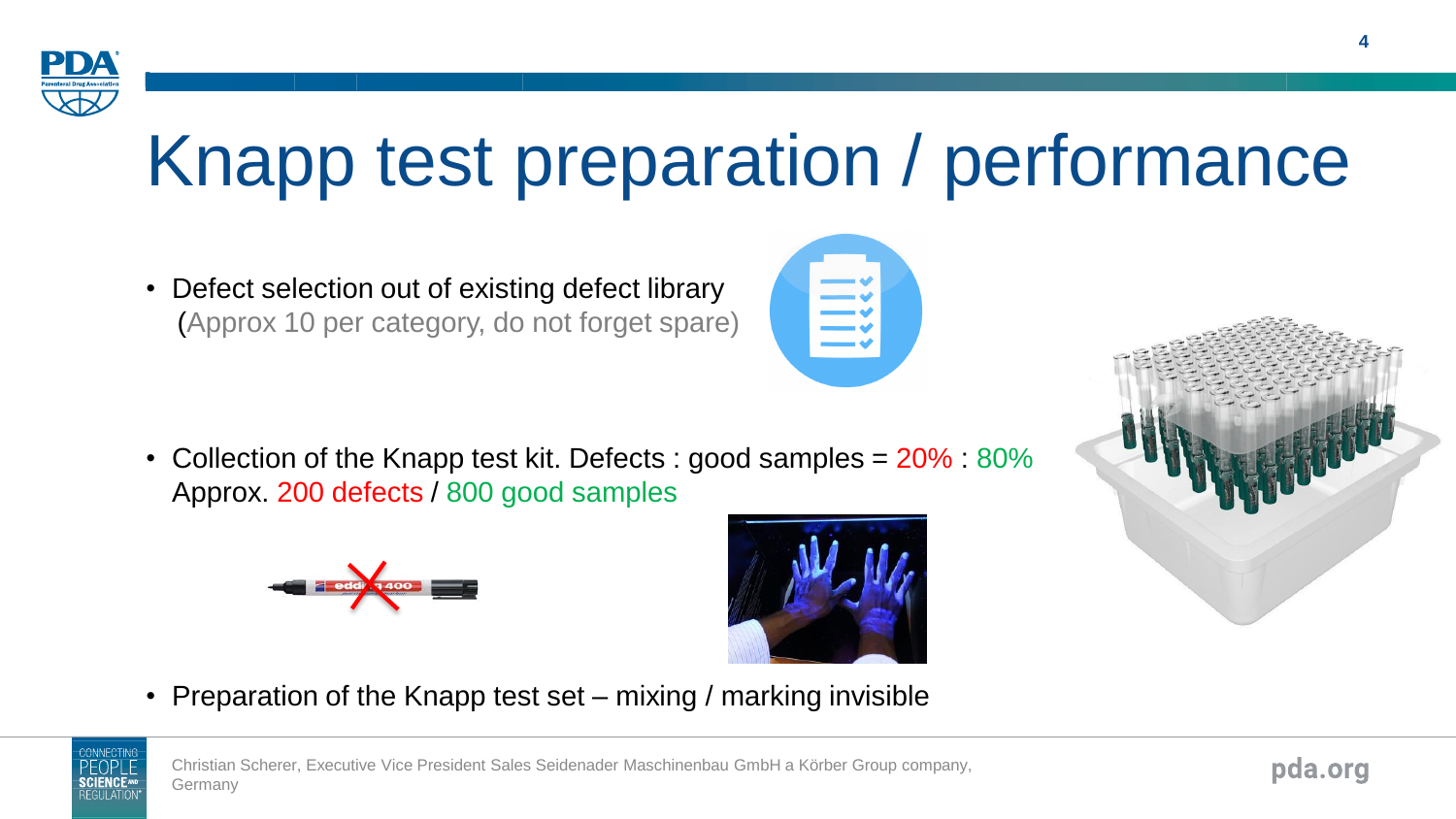



#### Mark each container and use UV - Ink



Christian Scherer, Executive Vice President Sales Seidenader Maschinenbau GmbH a Körber Group company, Germany

pda.org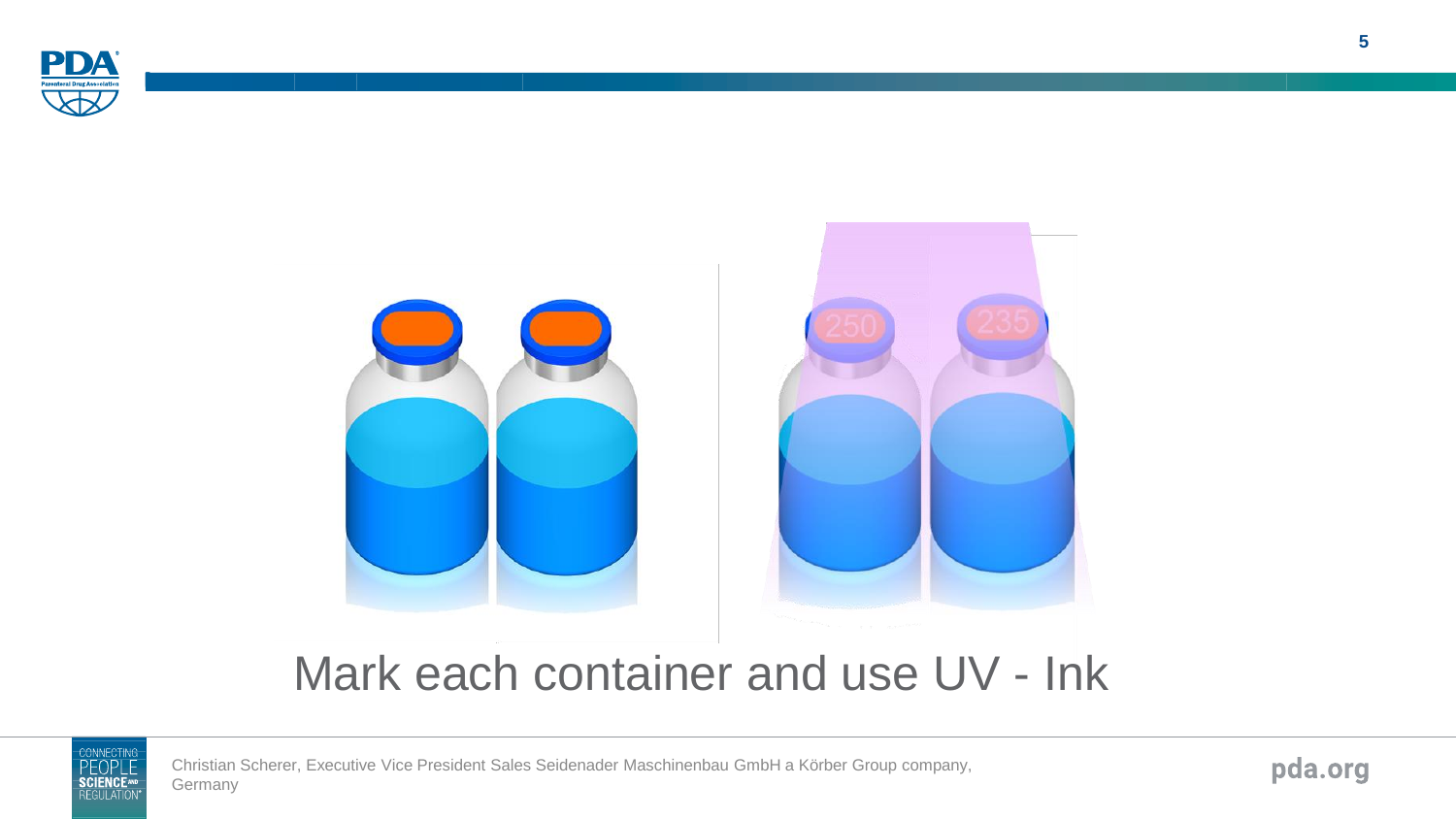

### Human behavior while inspecting

- Operators realize that they will be tested, different conditions as in batch mode.
- Knapp set results will be visible in Excel file / personal accuracy gets measured / visible to colleagues
- Every obvious marking or visible marking is soon realized and used as reference for inspection / defect detection (even fingerprints on the defects will be realized).
- Inspection time has to be the same as in production, this needs to be ensured. Sample kit should be inspected 10 times by different operators.

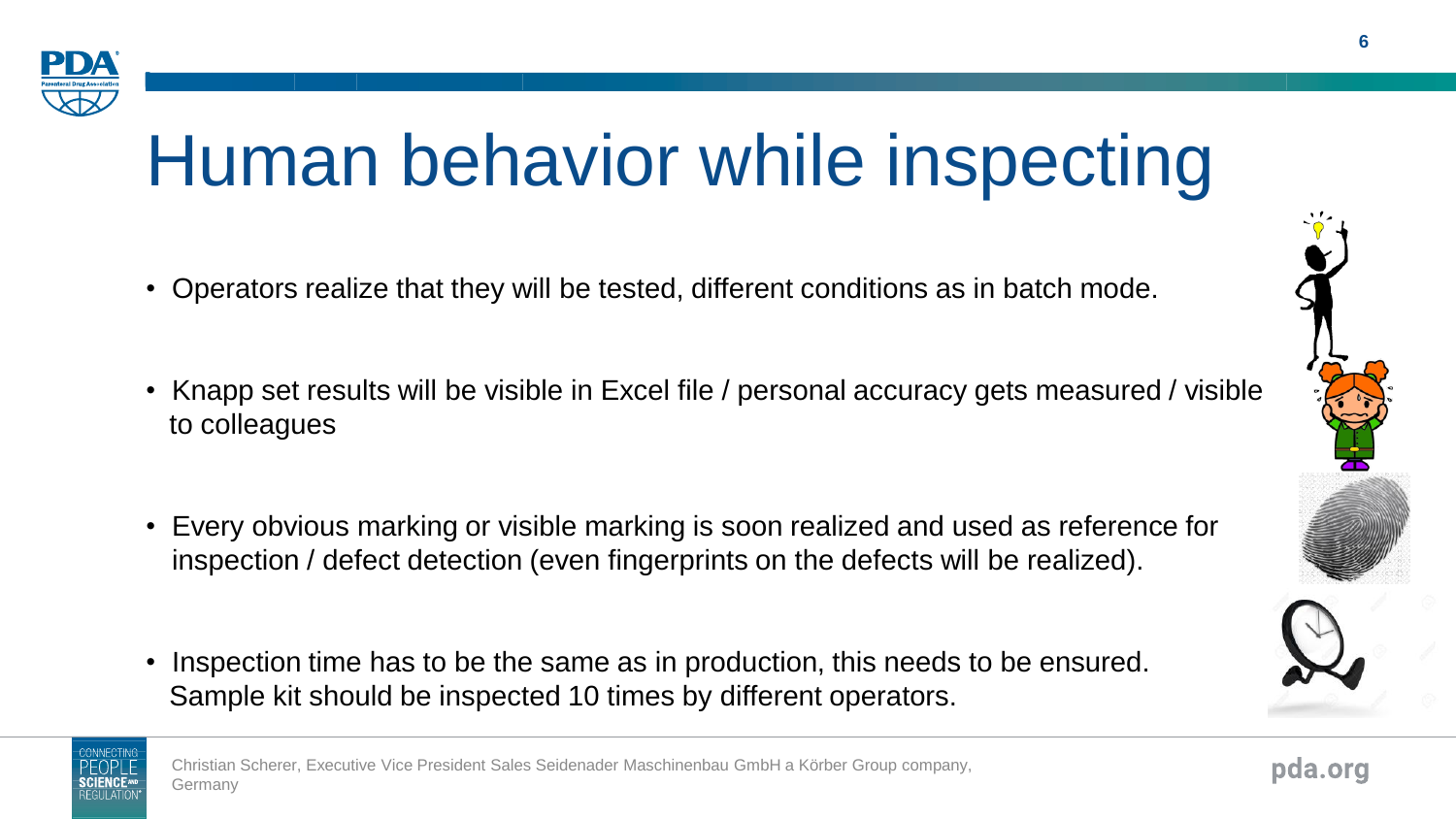





Christian Scherer, Executive Vice President Sales Seidenader Maschinenbau GmbH a Körber Group company, Germany

pda.org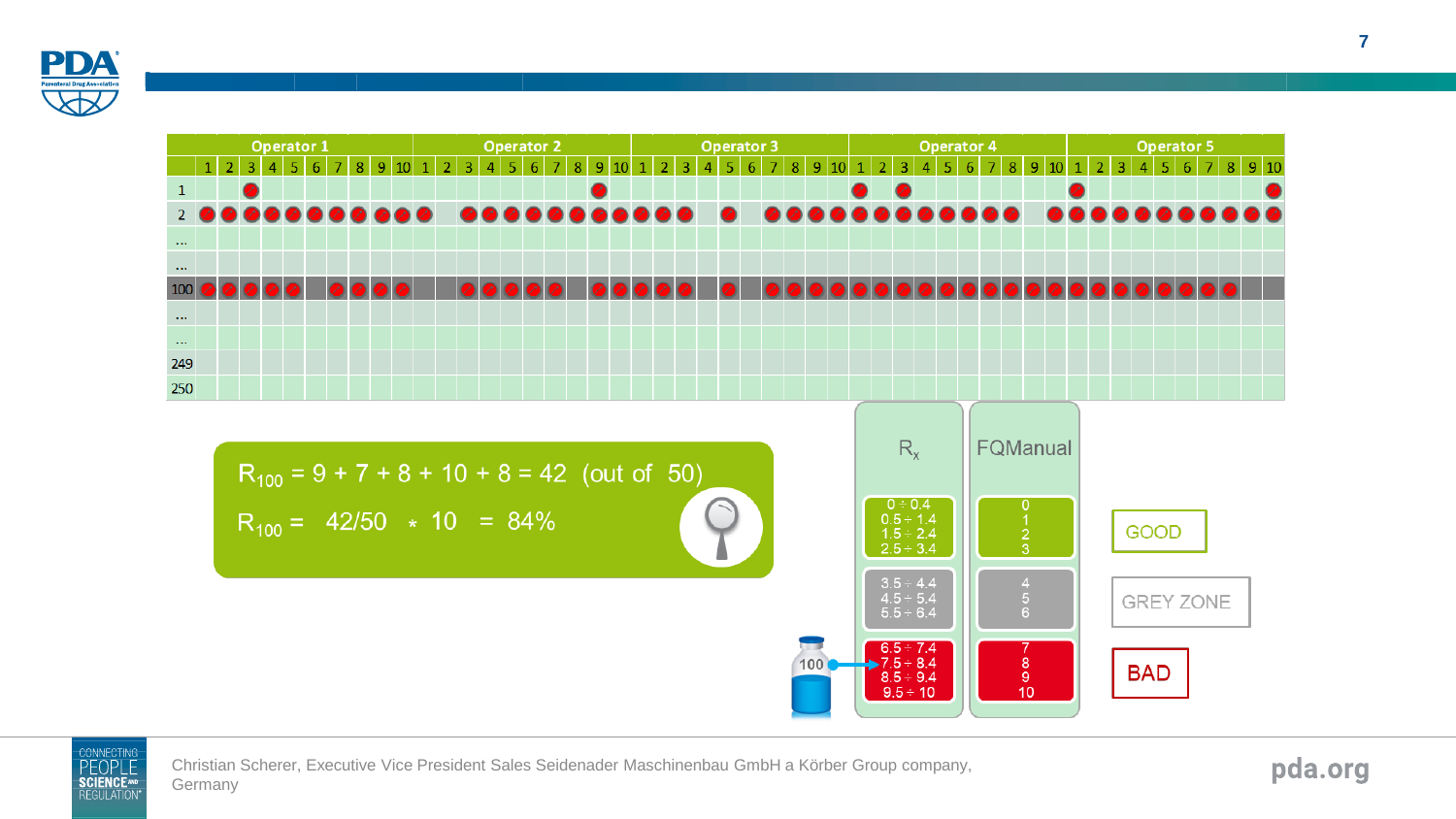

#### Performance of automatic Knapp Test Inspection

- After the manual results are established the sample set should be separated in good and defect samples.
- Separate the defects in categories to run them on the final machine configuration in loop / validation mode
- Defects should be tested at a minimum of 10 times in a loop mode function category by category
- Since the machine does not know what is loaded, it is not necessary or useful to mix the samples on the machine. It is only for the human operators as they have to separate the samples. If he realizes a defined arrangement, the result will be falsified.

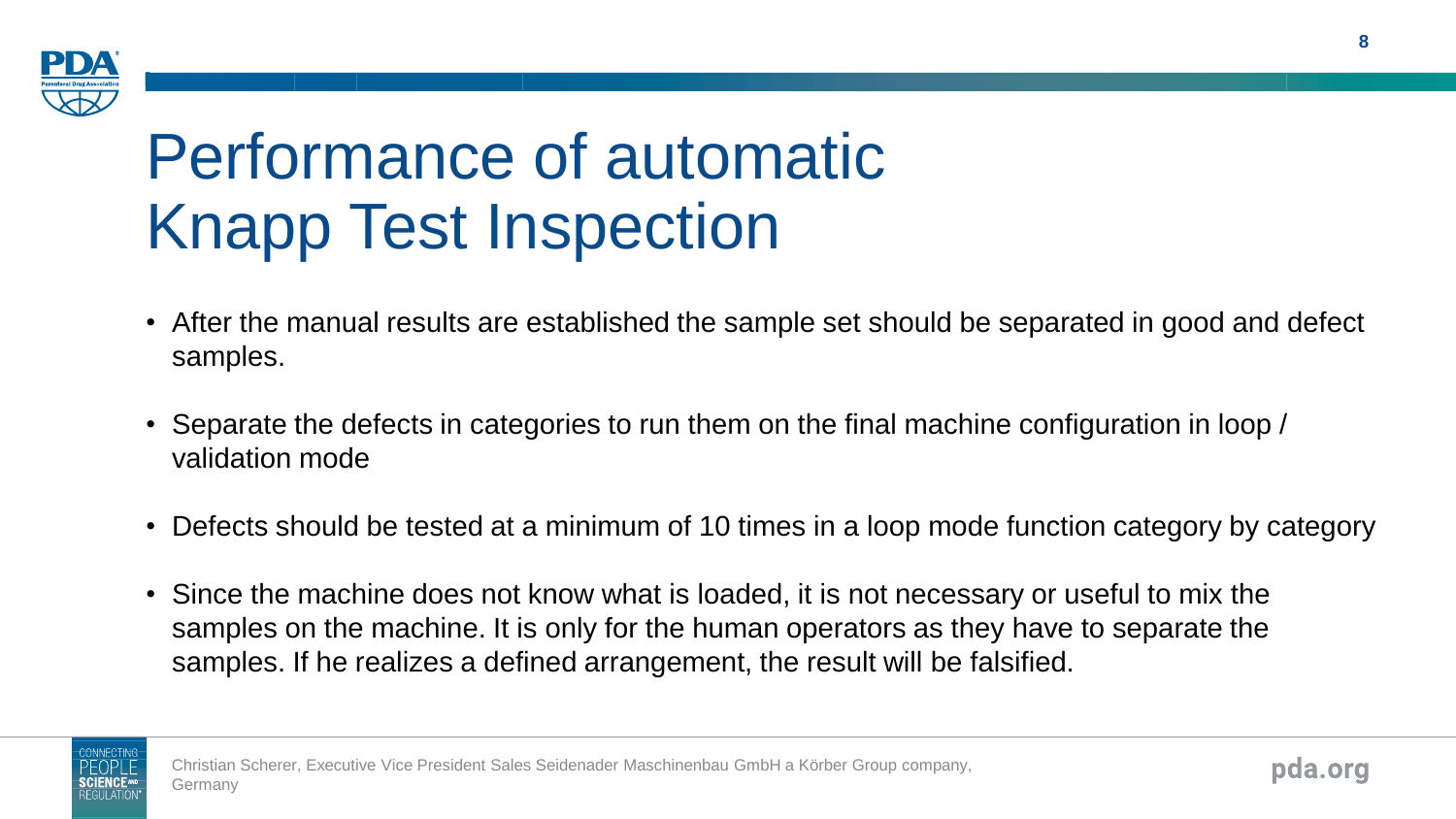

#### Evaluation / comparison of manual and automatic inspection results

- Collect and list all manual inspection results for all samples and calculate the average of the different human inspection results from their 10 inspection rounds for good and bad products.
- Collect and record all results of the machine loop mode / validation mode for good and bad products in this list. Define a column where you can directly compare the final results of both validation processes and compare the final results of the defect groups.
- The goal is that the results of the machine must be as good or better than the human inspection result in order to pass the validation. (OQ Vision Performance has already been established with the SAT Vision Performance Test)

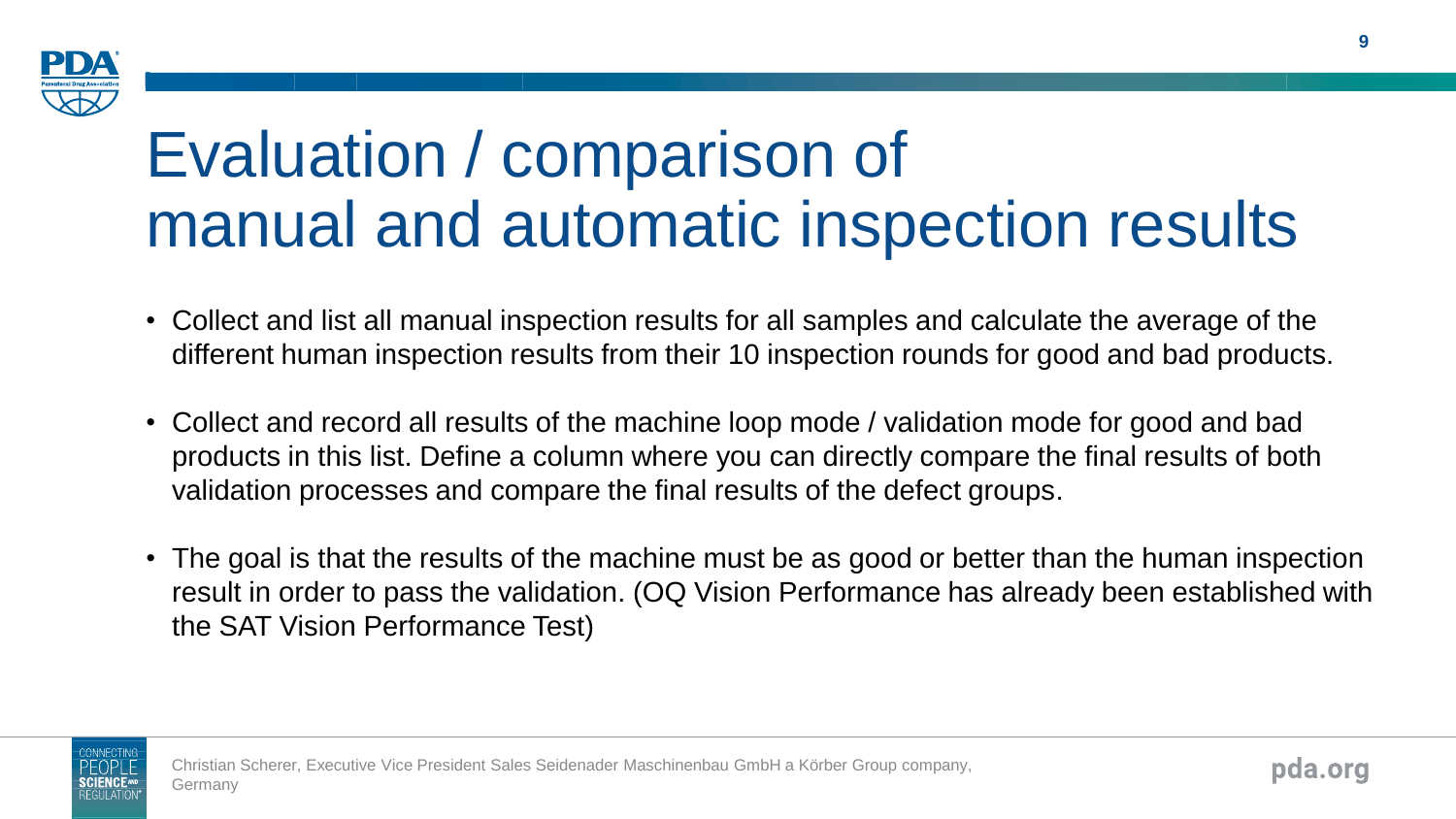

### FQManual vs. FQAutomatic

 $\sum$  FQManual =  $9 + 10 + 7 + 8 + 10 + 9 = 53$  $\sum$  FQAutomatic = 9 + 10 + 57  $-8+$ Efficiency  $=$  $\overline{C}$  FQB \* 100 = 107,5 % **FQA** 

|                         |                         | <b>FQManual FQAutomatic</b> |  |  |  |  |
|-------------------------|-------------------------|-----------------------------|--|--|--|--|
|                         | (operators)             | (machine)                   |  |  |  |  |
| $\overline{1}$          | 1                       | $\mathbf{1}$                |  |  |  |  |
| $\overline{\mathbf{c}}$ | 9                       | 9                           |  |  |  |  |
| 3                       | $\overline{0}$          | $\overline{\mathbf{0}}$     |  |  |  |  |
| 4                       | 4                       | 10                          |  |  |  |  |
| 5                       | 10                      | 10                          |  |  |  |  |
|                         |                         |                             |  |  |  |  |
|                         |                         |                             |  |  |  |  |
| 97                      | $\bf{0}$                | 1                           |  |  |  |  |
| 98                      | $\overline{7}$          | 8                           |  |  |  |  |
| 99                      | 6                       | 7                           |  |  |  |  |
| 100                     | 8                       | 10                          |  |  |  |  |
| 101                     | $\overline{\mathbf{0}}$ | $\bf{0}$                    |  |  |  |  |
| 102                     | $\overline{1}$          | $\bf{0}$                    |  |  |  |  |
| 103                     | $\mathbf{1}$            | $\mathbf{1}$                |  |  |  |  |
|                         |                         |                             |  |  |  |  |
|                         |                         |                             |  |  |  |  |
| 246                     | 10                      | 10                          |  |  |  |  |
| 247                     | 9                       | 10                          |  |  |  |  |
| 248                     | $\mathbf{1}$            | 1                           |  |  |  |  |
| 249                     | 3                       | $\overline{2}$              |  |  |  |  |
| 250                     | $\overline{\mathbf{2}}$ | $\bf{0}$                    |  |  |  |  |

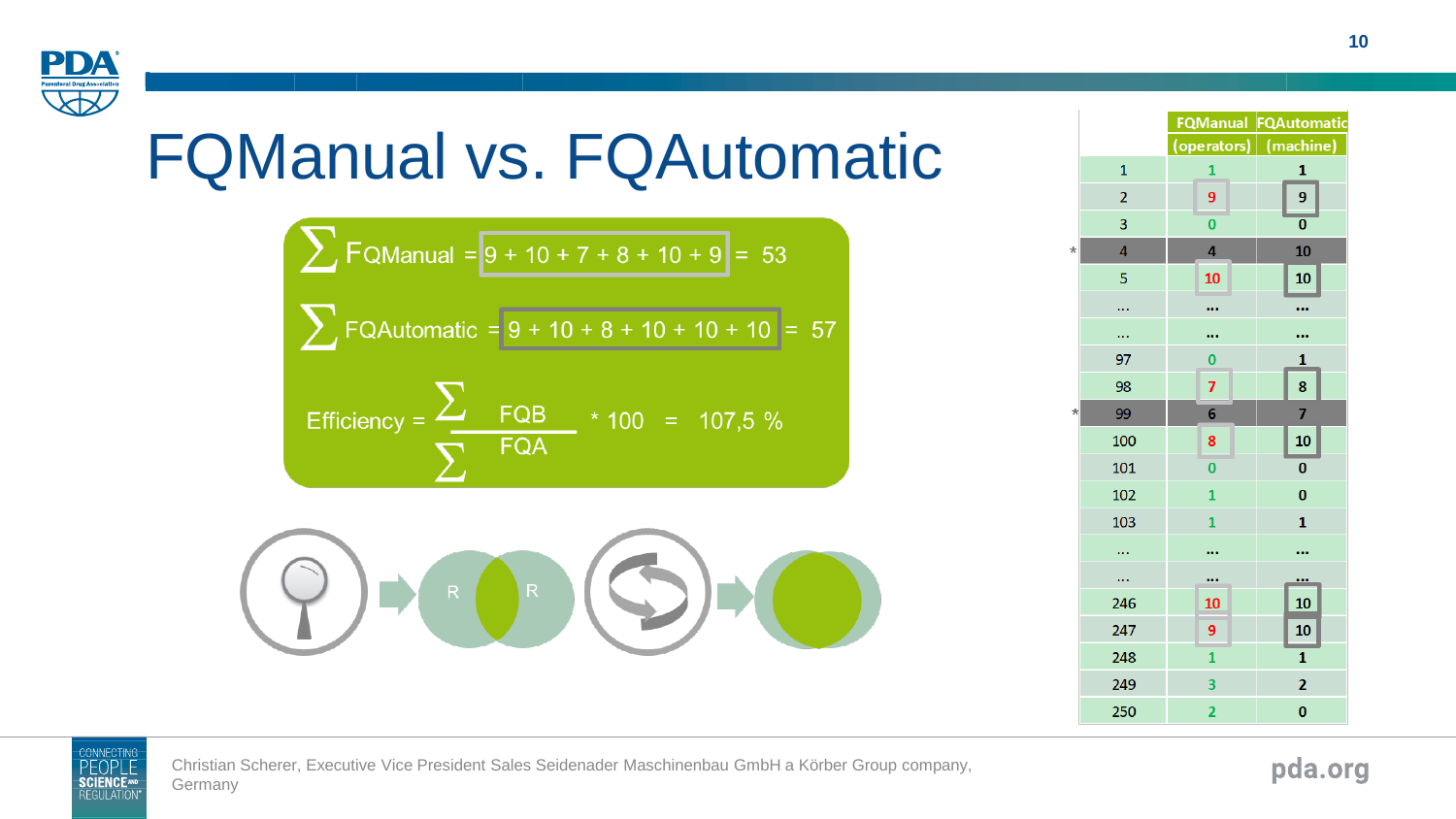

#### Evaluation / comparison of manual and automatic inspection results

| Tub#/<br><b>Syringe</b> | Defect typ /<br>Blanks $\overline{x}$ | Defect description / size   | <b>Particle size</b>     | Defectkategory                             | Kritikalität inspecte | correct  | wrong<br>inspecte      | %DR            | Accep | Grey<br>Zon  |        | correct<br><b>Reject inspecte</b> | <b>wrong</b><br>inspecte | $%$ DR          | <b>Manual comment after machine</b><br>inspection runs | <b>Single Defect Comparison</b>     |
|-------------------------|---------------------------------------|-----------------------------|--------------------------|--------------------------------------------|-----------------------|----------|------------------------|----------------|-------|--------------|--------|-----------------------------------|--------------------------|-----------------|--------------------------------------------------------|-------------------------------------|
| 1/35                    |                                       | <b>Kunststoff (farblos)</b> | 1800-1200um              | 6.6 Particle defect                        | Major                 | 25       | -8                     | 75.76          |       |              | x      | 30                                | $\Omega$                 | 100.00          | Particle in movement                                   | ichine = >Human                     |
| 1/85                    | 7                                     | Kunststoff (farblos)        | 175-225um                | 6.6 Particle defect                        | Major                 | 10       | 23                     | 30.30          |       | $\mathbf{x}$ |        | 30                                | $\Omega$                 | 100.00          | Particle in movement                                   | $laching = \geq Human$              |
| 1/127                   | $\overline{7}$                        | Kunststoff (farblos)        | 800-1200µm<br>800-1200um | 6.6 Particle defect                        | Major                 | 33       | -n                     | 100.00         |       |              | X      | 30                                | $\mathbf{0}$             | 100.00          | Particle sticking on stopper                           | $achine = >Human$                   |
| 1/157                   | z                                     | Metall                      | 800-1200um               | 6.6 Particle defect<br>6.6 Particle defect | Major                 | 30       | $\mathbf{3}$           | 90,91          |       |              | x      | 14                                | 16                       | 46.67           | Particle in movement                                   | ıman > maschine                     |
| 2/68<br>2/160           | $\overline{z}$<br>7                   | Metall<br>Glas              | 800-1200µm               | 6.6 Particle defect                        | Major                 | 27<br>30 | -6<br>R                | 81.82<br>90.91 |       |              | x<br>X | 27<br>30                          | 3<br>$\mathbf{0}$        | 90.00<br>100.00 | Particle sticking on stopper<br>Particle in movement   | achine = > Humar<br>achine = >Human |
| 3/48                    | 7                                     | Metall                      | 800-1200um               | 6.6 Particle defect                        | Major<br>Maior        | 18       | 14                     | 54.55          |       | $\mathbf x$  |        | 30                                | $\mathbf{0}$             | 100.00          | Particle sticking on stopper                           | ichine = >Humar                     |
| 3/56                    | 7                                     | Glas                        | 800-1200um               | 6.6 Particle defect                        | Major                 | 29       | $\mathbf{R}$           | 87.88          |       |              | x      | 30                                | $\Omega$                 | 100.00          | Particle in movement                                   | achine = > Human                    |
| 3/89                    | 7                                     | Metall                      | 800-1200um               | 6.6 Particle defect                        | Major                 | 29       | R                      | 87.88          |       |              | X      | 28                                | $\overline{2}$           | 93.33           | Particle in movement                                   | lachine = > Humar                   |
| 4/66                    |                                       | Glas                        | 800-1200um               | 6.6 Particle defect                        | Major                 | 29       |                        | 87.88          |       |              | x      | 30                                | $\mathbf{0}$             | 100.00          | Particle in movement                                   | achine = >Human                     |
| 4/76                    | $\overline{z}$                        | Kunststoff (farblos)        | 800-1200um               | 6.6 Particle defect                        | Major                 | 30       | R                      | 90.91          |       |              | x      | 30                                | $\bf{0}$                 | 100.00          | Particle in movement                                   | achine = >Humar                     |
| 5/144                   | 7                                     | Glas                        | 175-225um                | 6.6 Particle defect                        | Major                 | 11       | 21                     | 33.33          |       | X            |        | -9                                | 21                       | 30.00           | Particle sticking on sidewall                          | uman > maschine                     |
| 6/57                    |                                       | Glas                        | 175-225um                | 6.6 Particle defect                        | Major                 | 5        | 27                     | 15,15          | x     |              |        | 11                                | 19                       | 36.67           | No particle visible                                    | achine = > Humar                    |
| 6/60                    | $\overline{z}$                        | Glas                        | 800-1200µm               | 6.6 Particle defect                        | Major                 | 28       | $\boldsymbol{\Lambda}$ | 84.85          |       |              | x      | 30                                | $\bf{0}$                 | 100.00          | Particle in movement                                   | achine = > Humar                    |
| 6/82                    | z                                     | Kunststoff (farblos)        | 175-225um                | 6.6 Particle defect                        | Major                 | -5       | 27                     | 15.15          | x     |              |        | 30                                | $\mathbf{0}$             | 100.00          | Particle in movement                                   | achine = >Human                     |
| 6/131                   | 7                                     | Metall                      | 800-1200um               | 6.6 Particle defect                        | Major                 | 29       | $\mathbf{R}$           | 87,88          |       |              | x      | 26                                | Δ                        | 86.67           | Particle in movement                                   | uman > maschine                     |
| 6/147                   | 7                                     | Glas                        | 800-1200um               | 6.6 Particle defect                        | Major                 | 27       | 5                      | 81.82          |       |              | x      | 30                                | $\Omega$                 | 100.00          | Particle in movement                                   | $achine = > Human$                  |
| 6/149                   | 7                                     | Kunststoff (farblos)        | 800-1200um               | 6.6 Particle defect                        | Maior                 | 30       | $\overline{2}$         | 90.91          |       |              | X      | 30                                | $\mathbf{0}$             | 100.00          | Particle in movement                                   | achine = >Human                     |
| 7/17                    | z                                     | Glas                        | 175-225um                | 6.6 Particle defect                        | Major                 | 7        | 25                     | 21.21          | x     |              |        | 30                                | $\mathbf{0}$             | 100.00          | No particle visible                                    | Machine > Human                     |
| 7/19                    | z                                     | Glas                        | 175-225um                | 6.6 Particle defect                        | Maior                 | 28       | $\boldsymbol{\Lambda}$ | 84 85          |       |              | X      | 30                                | $\mathbf{0}$             | 100 00          | Particle in movement                                   | Machine > Human                     |
| 7/35                    | z                                     | Kunststoff (farblos)        | 800-1200µm               | 6.6 Particle defect                        | Major                 | 29       | 3                      | 87.88          |       |              | x      | 30                                | $\mathbf{0}$             | 100.00          | Particle in movement                                   | Machine = > Human                   |
| 7/46                    | $\overline{z}$                        | Kunststoff (farblos)        | 800-1200µm               | 6.6 Particle defect                        | Major                 | 32       | $\sqrt{2}$             | 96.97          |       |              | X      | 30                                | $\Omega$                 | 100.00          | Particle in movement                                   | $Machine = > Human$                 |
| 7/52                    | z                                     | Kunststoff (farblos)        | 800-1200µm               | 6.6 Particle defect                        | Major                 | 30       | 2                      | 90.91          |       |              | x      | 30                                | $\Omega$                 | 100.00          | Particle in movement                                   | Aachine = > Human                   |
| 7/137                   | $\mathbf{z}$                          | Metall                      | 800-1200um               | 6.6 Particle defect                        | Major                 | 22       | 10                     | 66.67          |       | X            |        | 22                                | 8                        | 73.33           | Particle in movement                                   | Aachine = > Human                   |
| 7/143                   | z                                     | Glas                        | 800-1200um               | 6.6 Particle defect                        | Major                 | 27       | Æ                      | 81.82          |       |              | x      | 11                                | 19                       | 36.67           | Particle sticking on stopper behind<br>Grading         | Iuman > maschine                    |
| 7/152                   | z                                     | Kunststoff (farblos)        | 800-1200um               | 6.6 Particle defect                        | Maior                 | 29       | в                      | 87.88          |       |              | x      | 30                                | $\bf{0}$                 | 100.00          | Particle in movement                                   | $Machine = > Human$                 |
| 8/46                    | z                                     | Kunststoff (farblos)        | 175-225um                | 6.6 Particle defect                        | Major                 | 20       | 12                     | 60.61          |       | $\mathbf x$  |        | 23                                | 7                        | 76.67           | Particle sticking on stopper                           | Machine = >Human                    |
| 8/137                   | 7                                     | Kunststoff (farblos)        | 800-1200µm               | 6.6 Particle defect                        | Major                 | 30       | $\overline{2}$         | 90.91          |       |              | x      | 30                                | $\mathbf{0}$             | 100.00          | Particle in movement                                   | Aachine = > Human                   |
| 8/143                   | z                                     | Metall                      | 800-1200um               | 6.6 Particle defect                        | Major                 | 26       | £                      | 78.79          |       |              | x      | 26                                | 4                        | 86.67           | Particle in movement                                   | lachine = >Human                    |
| 8/149                   | z                                     | Metall                      | 800-1200µm               | 6.6 Particle defect                        | Major                 | 26       | 6                      | 78.79          |       |              | x      | 23                                | 7                        | 76.67           | Particle in movement                                   | luman > maschine                    |
| 8/156                   | z                                     | Kunststoff (farblos)        | 800-1200um               | 6.6 Particle defect                        | Major                 | 30       | -2                     | 90.91          |       |              | x      | 30                                | $\mathbf{0}$             | 100.00          | Particle in movement                                   | Machine > Human                     |
| 9/26                    | z                                     | Glas                        | 800-1200um               | 6.6 Particle defect                        | Major                 | 29       | 2                      | 87.88          |       |              | x      | 30                                | $\Omega$                 | 100.00          | Particle in movement                                   | $Machine = > Human$                 |



Germany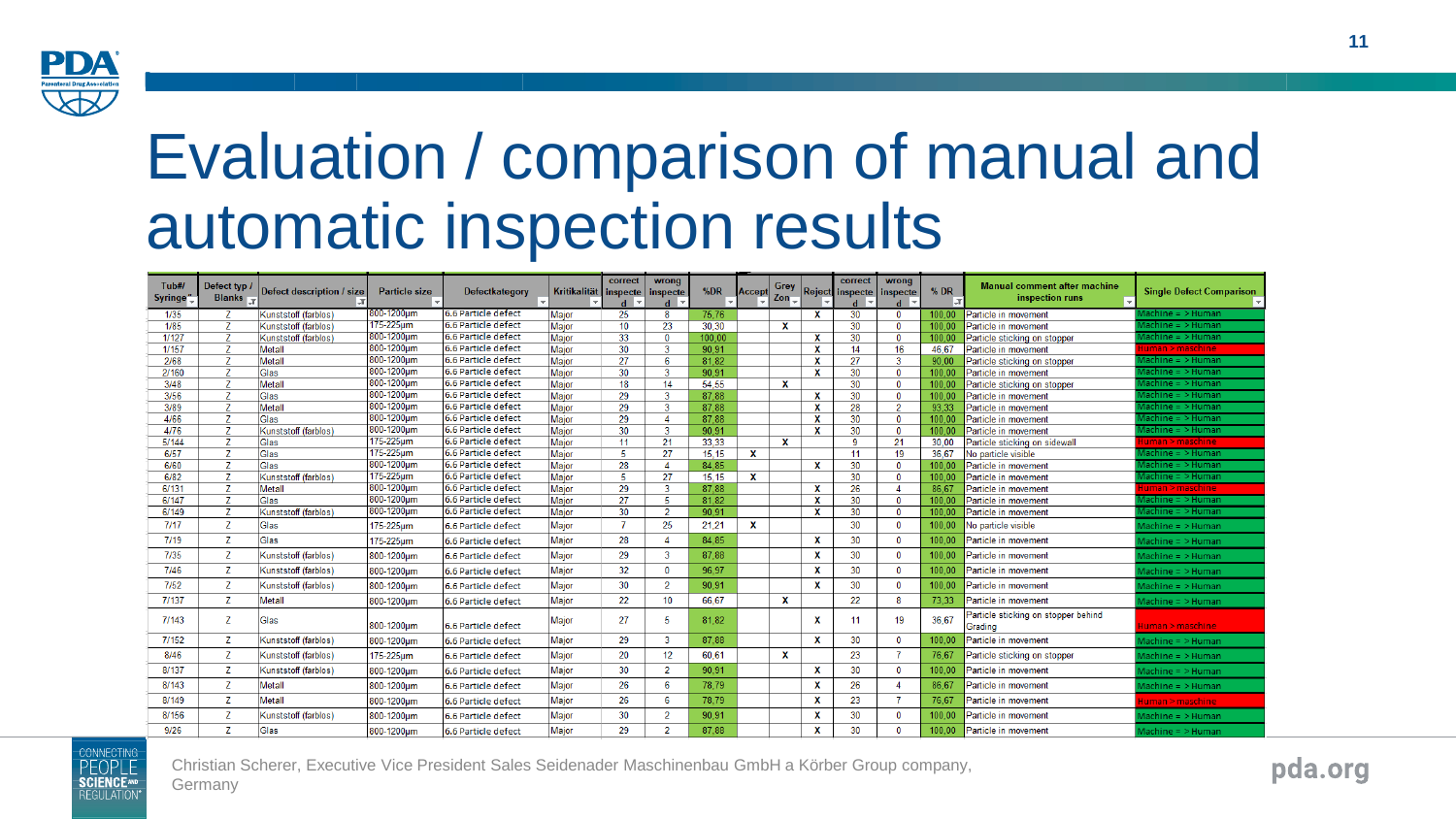

#### Evaluation and reporting of the grey and valid Knapp test results